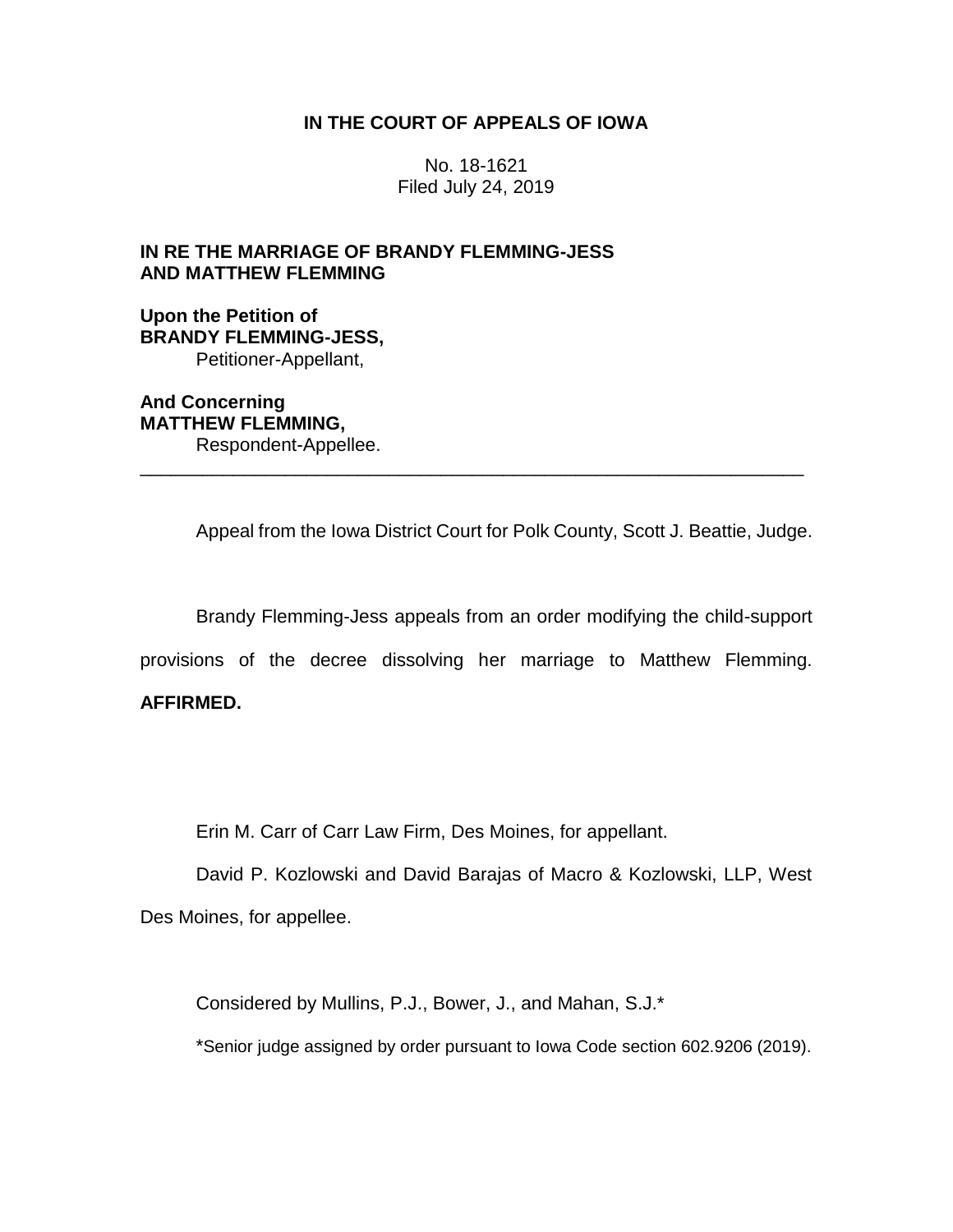#### **MAHAN, Senior Judge.**

Brandy Flemming-Jess appeals from an order modifying the child-support provisions of the decree dissolving her marriage to Matthew Flemming. She argues Matthew is not entitled to a reduction of his child-support obligation because he voluntarily reduced his income. Upon our de novo review, we agree modification is appropriate under the facts of this case and we affirm.

### *I***.** *Background Facts and Proceedings*

Matthew and Brandy divorced in October 2014. They agreed Brandy would receive physical care of their two children. At the time of the dissolution, Matthew, a medical doctor, worked as a cardiologist and an electrophysiologist, and he was earning in excess of \$500,000 per year. Brandy was employed part-time as an emergency medical technician, and she was earning less than \$10,000 per year. The parties agreed Matthew would pay Brandy \$3500 per month in child support.

In October 2015, Matthew suffered a cardiac arrest and diabetic seizure, resulting in neurological dysfunction, including cognitive impairment, visual and speech difficulty, and tremors. Matthew engaged in therapy, and he was eventually able to return to work with restrictions. However, in June 2016, Matthew's employer, Mason City Clinic, informed him it was not able to accommodate his restrictions. Matthew was also notified his hospital privileges were not being reinstated. Matthew continued rehabilitation, but he was informed it was unlikely he "could return to work." Nevertheless, Mason City Clinic allowed him to return to work with restrictions in October 2016. He was terminated in March 2017 after a peer reported him to the Iowa Board of Medical Examiners due to concerns about his ability to practice medicine. Since then, Matthew applied for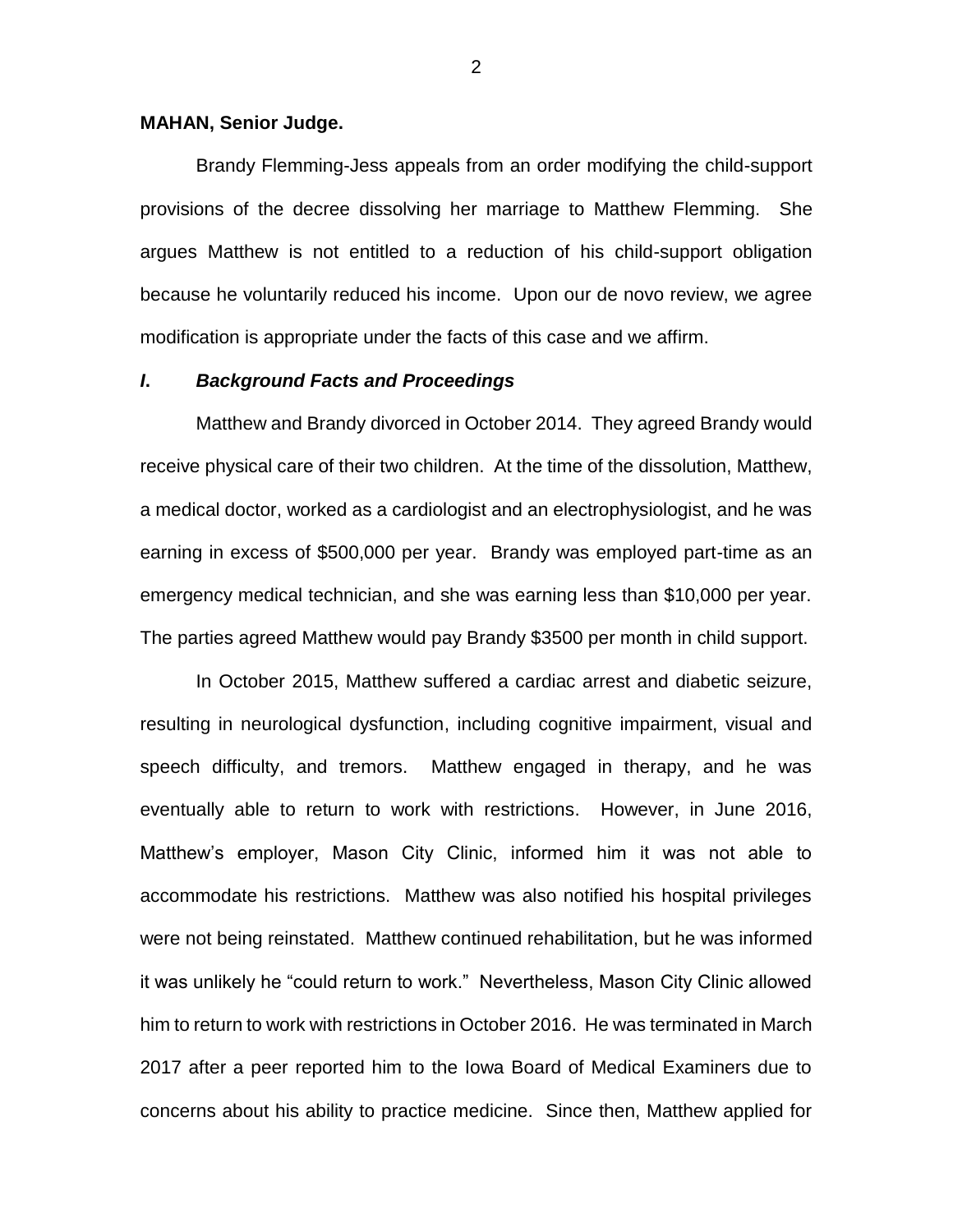numerous positions but has received no interviews. Currently, his sources of income are \$7000 per month and \$5000 per month from two untaxed, private disability policies. Matthew applied for Social Security Disability; he was initially denied those benefits, but if granted, those benefits would offset his private disability benefits.

Meanwhile, in 2016, Brandy suffered multiple strokes and is now medically disabled. She receives Social Security Disability benefits in the amount of \$17,364 per year.

In August 2017, Brandy petitioned to modify the child support provisions of the parties' dissolution decree, alleging a substantial and material change in circumstances in that she "is no longer able to work" and Matthew's child support obligation for an older child "has expired." Matthew filed a counter-claim, alleging a substantial and material change in circumstances in that his "income has decreased to such extent as there now exists a ten-percent deviation from [his] present child support obligation." In March 2018, the district court entered a temporary order modifying Matthew's child support obligation to \$2500 per month.

In August 2018, following trial, the district court entered its ruling, denying Brandy's petition and granting Matthew's request for a modification of child support. The court modified the child support provisions to order Matthew to pay \$2193.22 per month to Brandy, pursuant to the child support guidelines. The court ordered each party to pay their own attorney fees. Brandy appeals.

### *II***.** *Scope and Standard of Review*

We review orders modifying child support de novo. *See In re Marriage of McKenzie*, 709 N.W.2d 528, 531 (Iowa 2006). In doing so, we give weight to the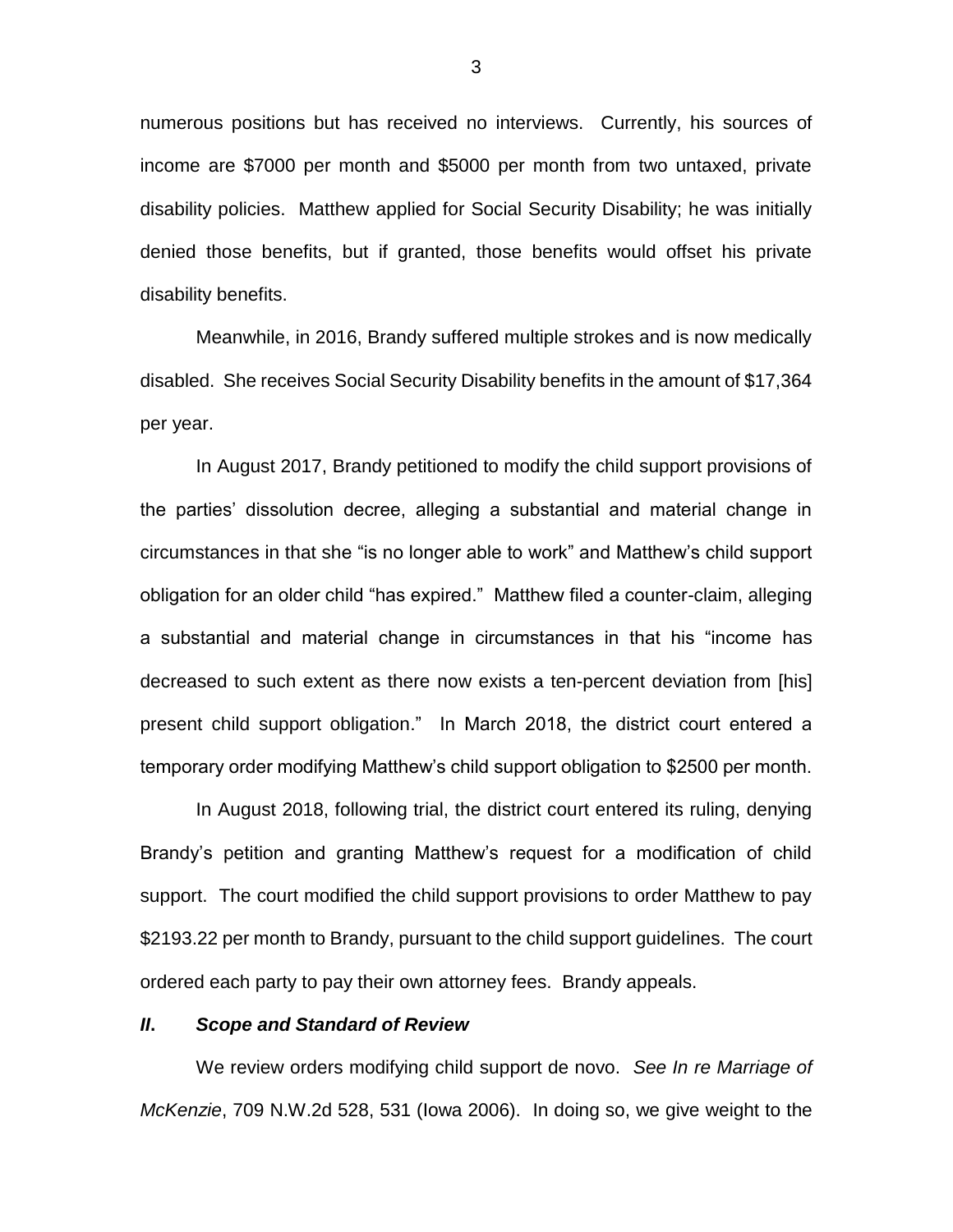trial court's fact-findings, especially those concerning witness credibility, though we are not bound by them. *See id*. "We recognize that the district court 'has reasonable discretion in determining whether modification is warranted and that discretion will not be disturbed on appeal unless there is a failure to do equity.'" *Id*. (quoting *In re Marriage of Walters*, 575 N.W.2d 739, 740 (Iowa 1998)).

#### *III***.** *Modification of Child Support*

Brandy contends the district court erred in finding a decrease in Matthew's earning capacity and income and accordingly modifying his child-support obligation. Specifically, Brandy claims Matthew's "decreased income is selfinflicted or voluntary." She argues Matthew "has not been diligent in obtaining employment" and he "has made no lifestyle changes although his income has decreased."

The district court may modify the child-support provisions of a dissolution decree when there has been a "substantial change in circumstances." Iowa Code § 598.21C(1) (2017); *In re Marriage of Reitz*, 585 N.W.2d 226, 229 (Iowa 1998). The party seeking modification must prove the change in circumstances by a preponderance of the evidence. *In re Marriage of Michael*, 839 N.W.2d 630, 636 (Iowa 2013). The following principles apply to modifications under section 598.21C:

(1) there must be a substantial and material change in the circumstances occurring after the entry of the decree; (2) not every change in circumstances is sufficient; (3) it must appear that continued enforcement of the original decree would, as a result of the changed conditions, result in positive wrong or injustice; (4) the change in circumstances must be permanent or continuous rather than temporary; (5) the change in financial conditions must be substantial; and (6) the change in circumstances must not have been

4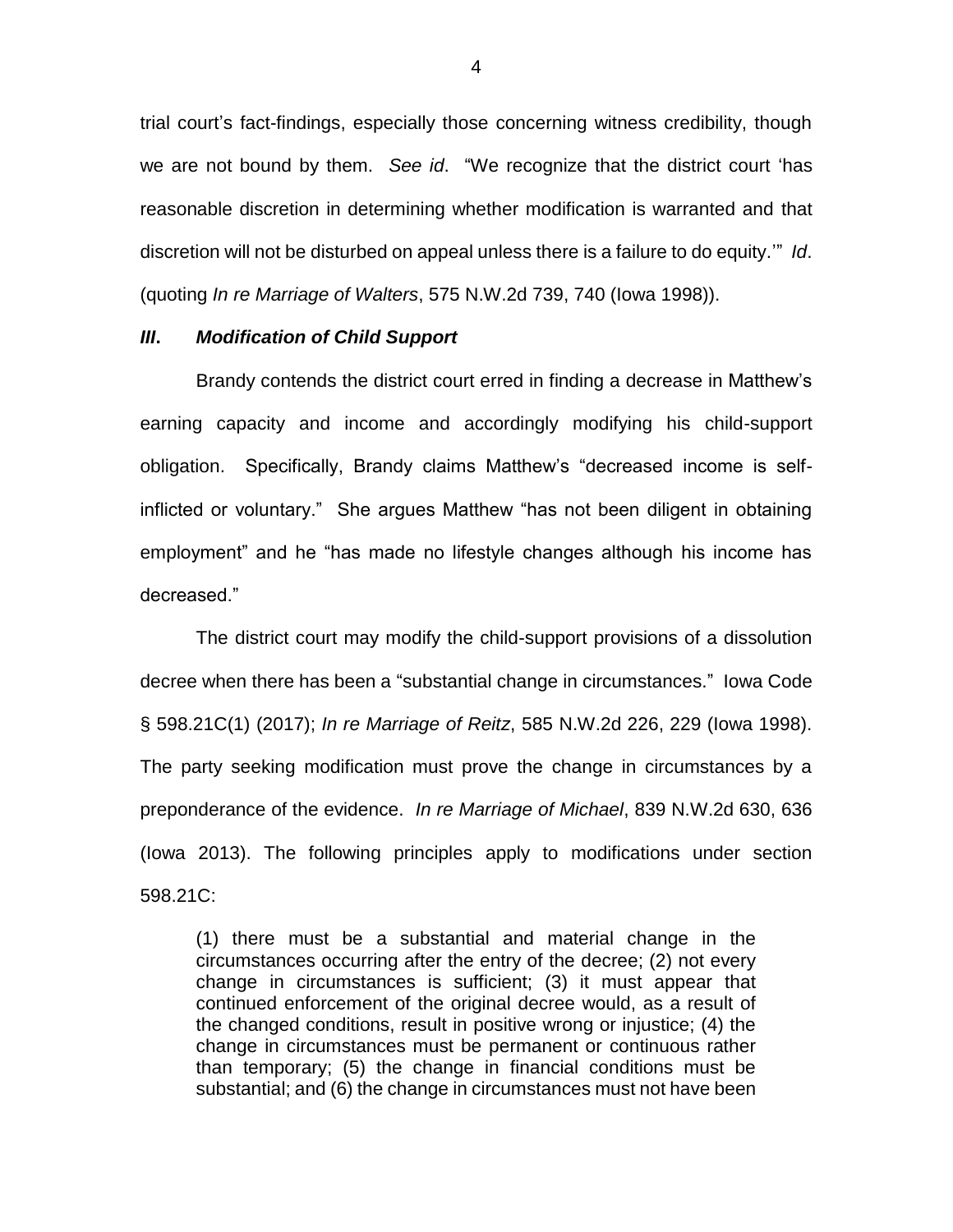within the contemplation of the trial court when the original decree was entered.

*Walters*, 575 N.W.2d at 741 (quoting *In re Marriage of Vetternack*, 334 N.W.2d 761, 762 (Iowa 1983)); *accord Michael*, 839 N.W.2d at 636. "In determining whether there is a substantial change in circumstances, the court shall consider," among other things, "[c]hanges in the employment, earning capacity, income, or resources of a party" and "[c]hanges in the physical, mental, or emotional health of a party." Iowa Code  $\S$  598.21C(1)(a), (e).

The district court concluded Matthew proved a substantial change of circumstances and modified the dissolution decree based on Matthew's disability income. *See also id.* § 598.21C(2)(a) (stating "a substantial change of circumstances exists when the court order for child support varies by ten percent or more from the amount which would be due pursuant to the most current child support guidelines"). But voluntariness in diminished earning capacity may be an impediment to modification. *See Walters*, 575 N.W.2d at 741 (stating a support order may not be modified based on a decrease in income that is self-inflicted or voluntary). "[P]arents who reduce their income through an improper intent to deprive their children of support or in reckless disregard for their children's wellbeing are not entitled to a commensurate reduction in child support payments." *Id*. (citation omitted).

At trial, Matthew described his employment situation as "very discouraging" and testified he is "desperate to go back to work." Matthew testified he was "willing to relocate" if necessary to find employment. Similarly, one of Matthew's outpatient reports describes him as being "quite eager to return to clinical work as a

5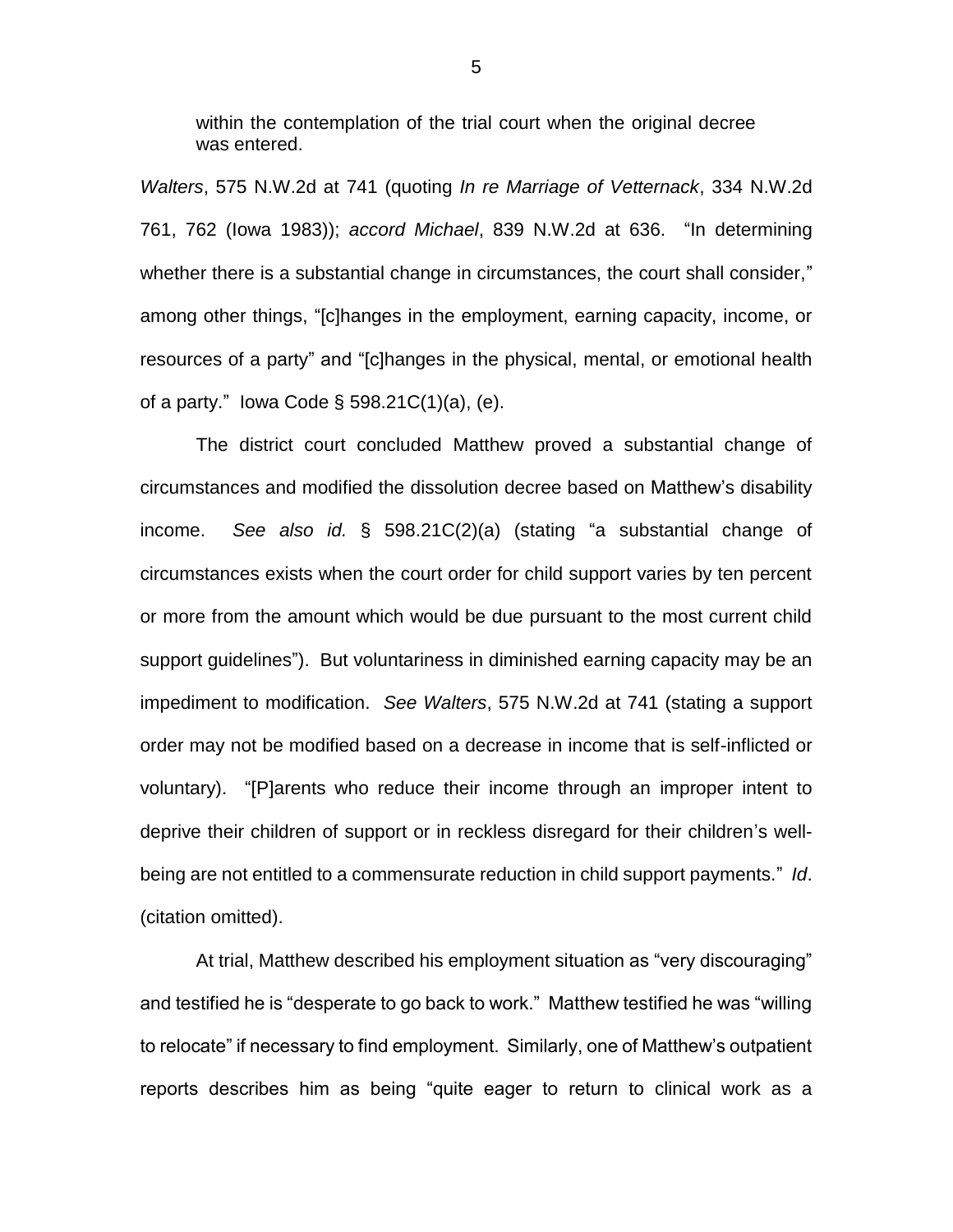physician." Unfortunately, the evaluator further opined Matthew "should not perform any procedures or take calls." Since his termination, Matthew used retirement funds to supplement his income to meet monthly expenses. Although Matthew testified the children "are No. 1," he explained, "Currently, I have to withdraw from my retirement account to meet those expectations [of \$3500 per month in child support]."

The district court found Matthew's termination from his job earning more than \$500,000 per year was not voluntary on his part. As the court stated:

In dispute in this matter is Matthew's earning capacity and whether his reduction in earnings has been voluntary. Matthew contends that he has diligently been attempting to find employment since his termination from the Mason City Clinic. He claims that his attempts have been thwarted by the reason for his termination and the current Iowa Board of Medical Examination actions pending against him. In contrast, Brandy claims that Matthew should be able to find some type of employment as a physician. She claims that Matthew is not working up to his earning capacity and that if he was so motivated Matthew could have earnings comparable to the earnings he had prior to suffering the cardiac arrest on October 11, 2015. She contends that there are other employment opportunities available for Matthew outside of his medical specialty, such as teaching, lecturing, or practicing medicine as a general practitioner or internal medicine physician. Despite these contentions, Brandy offered no evidence as to Matthew's prospective earnings as a professor, lecturer, or general practitioner or internal medicine physician.

To dispute Brandy's claims, Matthew offered evidence of his job search records and testimony that he has sought out other employment opportunities outside of cardiology, and he has been unsuccessful at securing employment. There was no evidence offered by Brandy to support the proposition that even if Matthew were to obtain employment outside of his specialty, or even outside the scope of practicing medicine, that such prospective income would be greater than the income he receives from his private disability insurance. Even if Matthew were to obtain part-time employment, similar to his potential receipt of Social Security Disability benefits, that part-time employment income would be offset against his disability.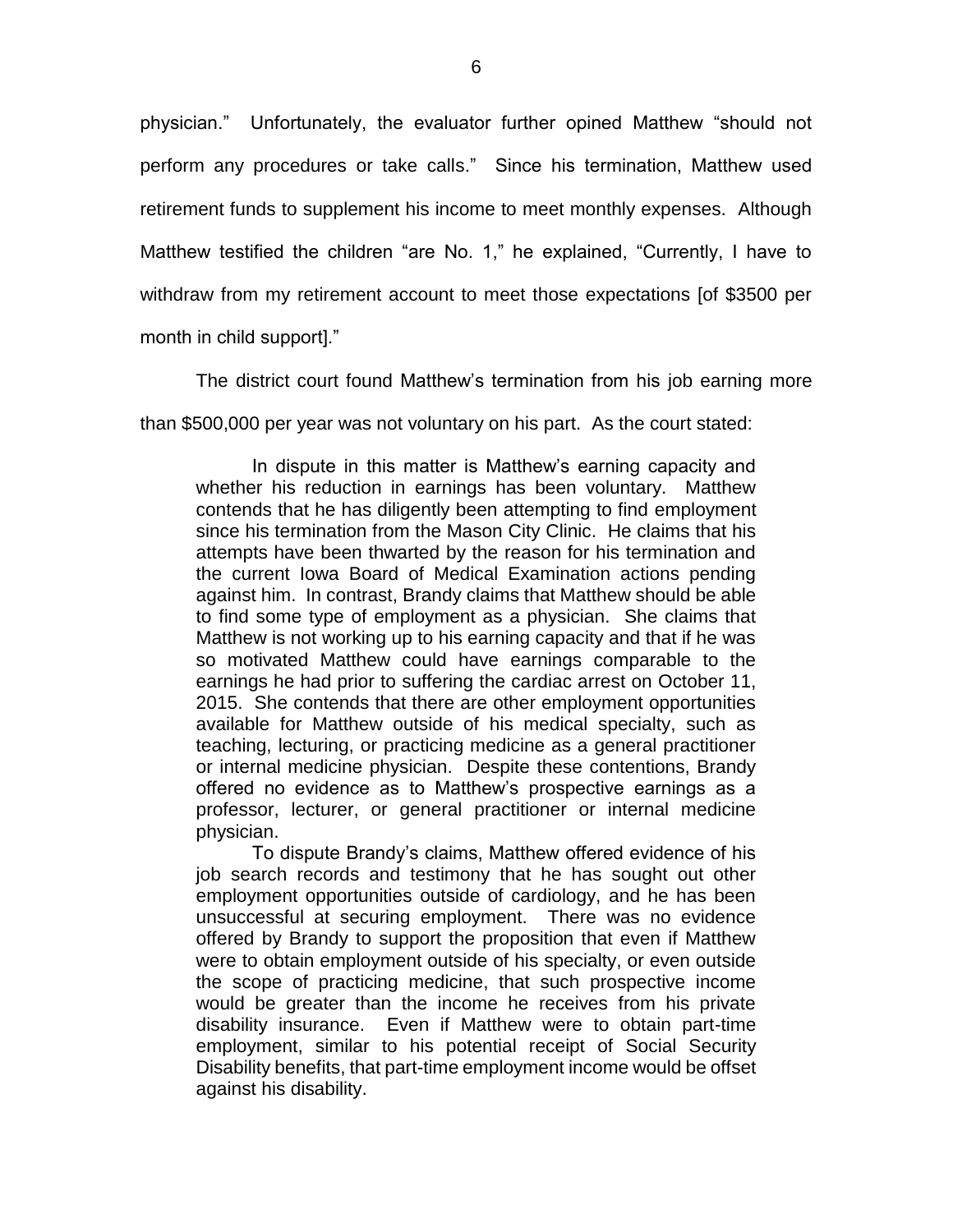The court finds Matthew's explanation for his failure to find suitable employment as credible and reasonable. Given the nature of his cognitive disability and the pending complaints against him, the court believes it would be reasonable for any employer or medical facility to be hesitant to retain him. The court, therefore, finds that Matthew's loss of income was not voluntary . . . . Furthermore, the court finds that the significant reduction in pay is permanent rather than temporary in nature. Matthew's inability to find employment has lasted a year and a half. He undergoes periodic reviews by his disability carrier to prove his ongoing inability to work. Given the nature of his work and claimed disability, the court believes that his employment situation is unlikely to change in the near future.

The court finds that the child support guidelines control in this matter and a determination of Matthew's earning should be based upon his disability income. While there is no doubt that the parties and their children have grown accustomed to a certain lifestyle prior to Matthews change of employment, the change of employment experienced by both [Matthew] and [Brandy] were unforeseen and outside their control.

As with any family who suffers catastrophic medical issues, the impact on both parents and children can be dramatic. While unfortunate, the law requires the court to apply the applicable child support guidelines in this situation. Furthermore, the court finds that no substantial injustice would result from the application of the child support guidelines based upon the parties' current incomes.

We agree with the district court's conclusion that Matthew's change in

income was not voluntary or self-inflicted. We observe the court found Matthew's

"explanation for his failure to find suitable employment" to be "credible and

reasonable," and we give deference to this finding. *See McKenzie*, 709 N.W.2d at

531 (giving weight to the trial court's fact-findings, especially those concerning

witness credibility).

We conclude Matthew has shown a substantial change in circumstances

that warrants modification of his child-support obligation. Accordingly, we affirm.

### *IV. Appellate Attorney Fees*

Matthew seeks an award of appellate attorney fees. An award of attorney fees is not a matter of right and rests within our discretion. *In re Marriage of*